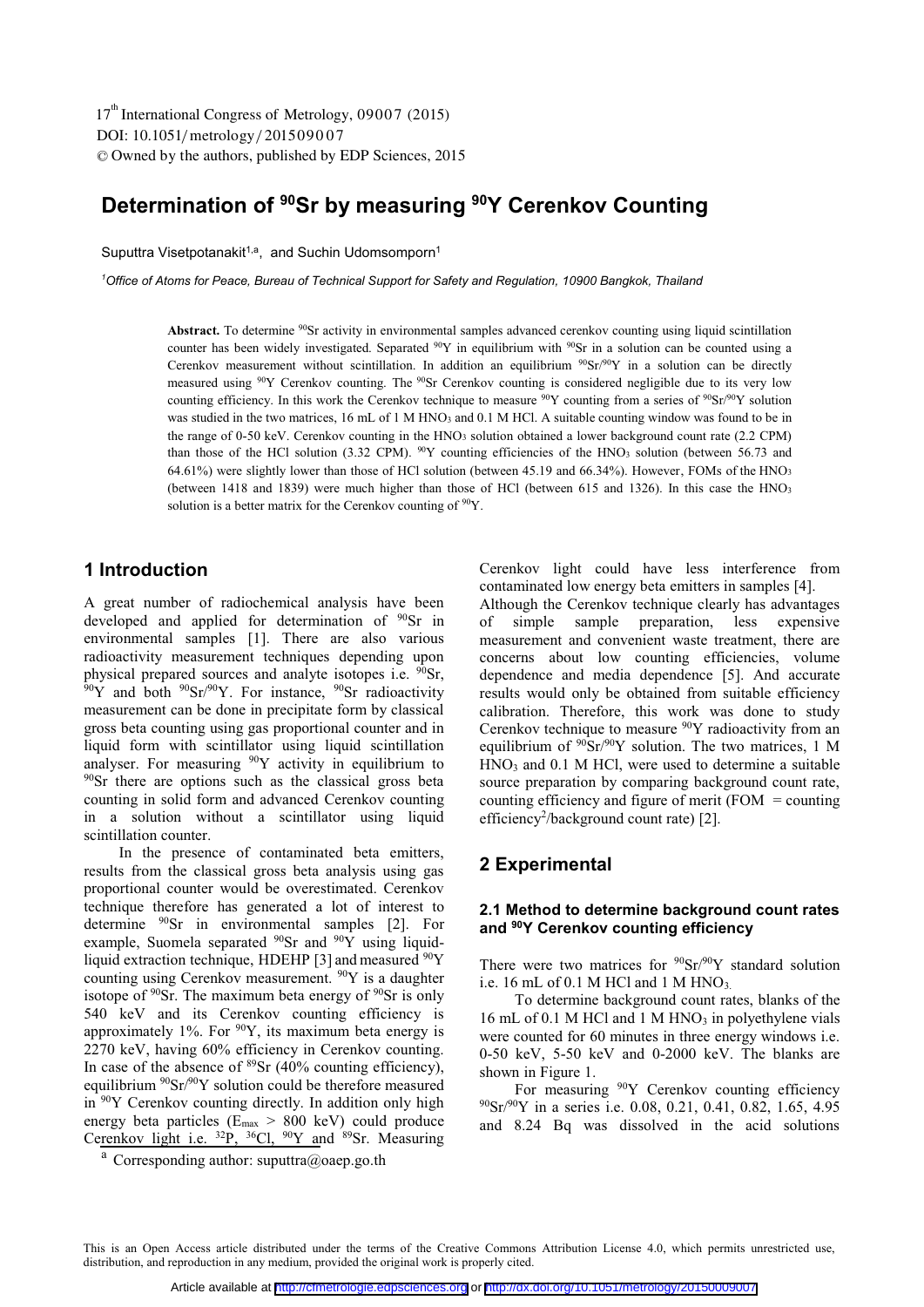contained in polyethylene vials [3]. The picture of  $90\text{Sr}/90\text{Y}$  sources is shown in Figure 2. The samples were measured in counting efficiencies and FOMs to find out proper source preparation. The samples were counted for 60 minutes in the three energy windows i.e. 0-50 keV, 5- 50 keV and 0-2000 keV.



**Figure 1.** Blank samples of the16 mL of 0.1 M HCl and 1 M HNO3 in polyethylene vials.



Figure 2. Series of  $90Sr/90Y$  prepared solution sources of the16 mL of 0.1 M HCl and 1 M HNO<sub>3</sub> in polyethylene vials.

#### **2.2 Reagent and radioactivity standards**

All reagents were analytical grade. <sup>90</sup>Sr/<sup>90</sup>Y standard solution was obtained from Eckert and Ziegler Isotope Product.

### **2.3 Counting vials**

20 mL polyethylene vials were purchased from PerkinElmer.

#### **2.4 Instrumentation and software**

Liquid scintillation counter made from PerkinElmer, model Tri-Carb 3180 TR/SL with QuantaSmart evaluation software was used for the Cerenkov counting.

### **3 Results and discussion**

### **3.1 Blanks for 90Y Cerenkov counting**

To determine background count rates the blanks of two matrices i.e. 16 mL of  $0.1$  M HCl and  $1$  M HNO<sub>3</sub> were measured in Cerenkov counting. The spectrum of two samples are shown in Figure 3.



**Figure 3.** Spectrums of the two matrices: red; 16 mL of 0.1 M HCl and blue; 16 mL of 1 M HNO<sub>3</sub> : (A) full energy range of 0-2000 keV, (B) energy range of 0-50 keV and (C) energy range of 1950-2000 keV.

From Figure 3. Background of the two matrices shows the two peaks at energies between 0-30 keV and 1975- 1990 keV. The peaks at high energy were interference. And the real background of  $90Y$  was at the low energy [2]. The peaks of two matrices looked similar, but  $HNO<sub>3</sub>$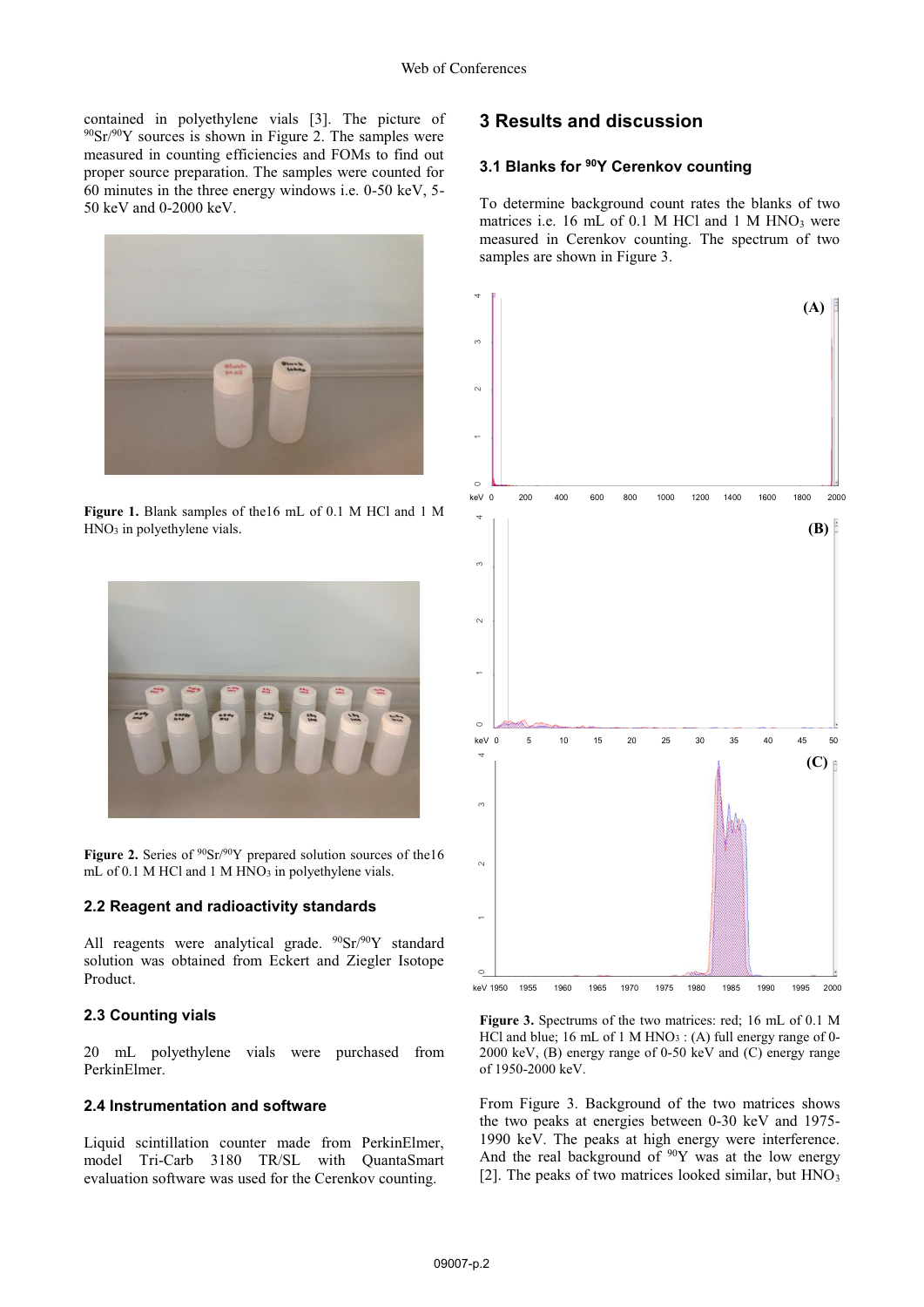had slightly lower count rate, a lower background as can be seen from Table 1.

| <b>Matrix</b>              | <b>CPM</b>          |            |              |
|----------------------------|---------------------|------------|--------------|
|                            | $0-50~\mathrm{keV}$ | $2-50$ keV | $0-2000$ keV |
| 16 mL 0.1 M HCl            | 3.32                | 2.95       | 40.65        |
| 16 mL 1 M HNO <sub>3</sub> | 2.20                | 1.78       | 39.13        |

Table 1. Background count rates of 0.1 M HCl and1 M HNO<sub>3</sub> in different energy windows.

The background count rates in three windows are shown in table 1. Very high count rates of both matrices were found in the energy window of 0-2000 keV due to interference. The window between 2 and 50 keV of the two matrices had the lowest count rates because of excluding background count rates of  $90Y$  at 0-2 keV. Therefore, the window of 0-50 keV should be a proper range for 90Y Cerenkov counting. To compare count rates between the two matrices the  $HNO<sub>3</sub>$  obtained a lower background than those of HCl.

### **3.2 90Y Cerenkov counting efficiency determination from 90Sr/90Y standard solution**

*3.2.1 The series matrix of 90Sr/90Y in 16 mL of 0.1 M HCl*

The sources were measured in Cerenkov counting and the results can be seen from Figure 4. and Figure 5.



Figure 4. Relation between Activity of <sup>90</sup>Y and Counting efficiency in 0.1 M HCl matrix.



Figure 5. Relation between Activity of <sup>90</sup>Y and FOM in 0.1 M HCl matrix.

From Figure 4. The trend shows that the low activity was likely to give a low efficiency for the three energy windows. To compare between the three regions, the region of 2-50 keV seemed to give lowest counting efficiencies. Counting efficiencies of activity above 0.21 Bq were quite stable in all windows. For like counting efficiencies, low activity was prone to give smaller FOMs as can be seen from Figure 5. However, when compared between the three regions, the region of 0-2000 keV obtained very low FOMs due to the high background. And the region of 2-50 keV gave the lowest counting efficiencies. Therefore the best window for 90Y Cerenkov counting in 0.1 M HCl was 0-50 keV.

### *3.2.2 The series matrix of 90Sr/90Y in 16 mL of 1 M HNO3*

The sources were measured in Cerenkov counting and the results can be seen from Figure 6. and Figure 7.



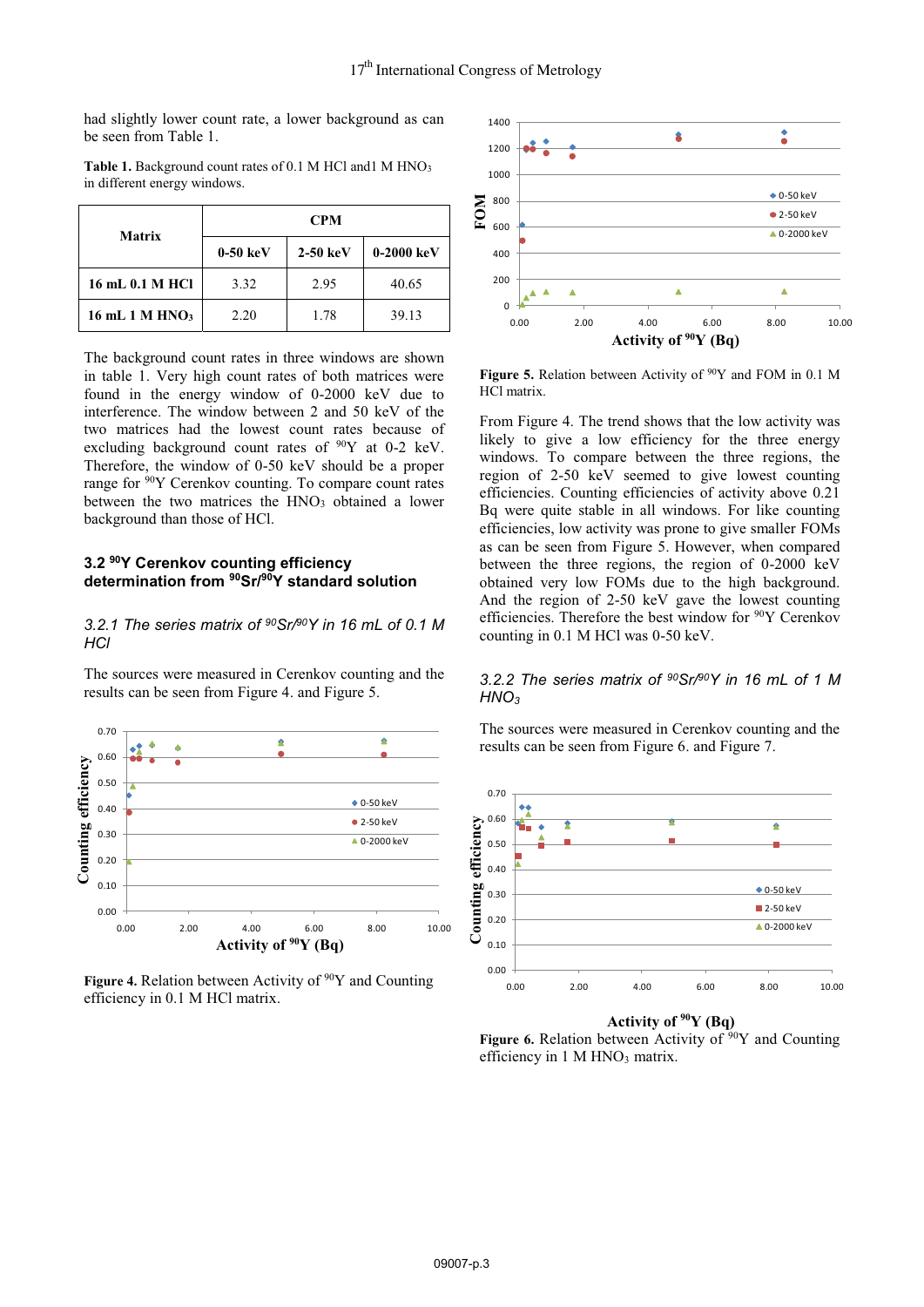

Figure 7. Relation between Activity of <sup>90</sup>Y and FOM in 1 M HNO<sub>3</sub> matrix.

As can be seen from Figure 6., efficiencies of the three energy regions were quite stable all over the activity range. Like for HCl matrix, the region of 2-50 keV seemed to give the lowest counting efficiencies. FOMs of three energy regions were quite stable all over the activity range as can be seen from Figure 7. Comparing between the different regions, the region of 0-2000 keV gave very low FOMs due to the high background. And the energy region of 2-50 keV obtained the lowest counting efficiencies. Therefore the best window for <sup>90</sup>Y Cerenkov counting in  $1$  M HNO<sub>3</sub> was  $0-50$  keV. This conclusion was the same as HCl matrix result.

To better understanding differences between  $90\text{Sr}/90\text{Y}$  in the two matrices, the two spectrums are shown in Figure 8. And the plots between  $90Y$  activity and counting efficiency and FOM in window: 0-50 keV can be seen from Figure 9 and 10.





**Figure 8.** Spectrums of the two matrices of 8.24 Bq  $90\text{Sr}/90\text{Y}$ : red; 16 mL of 0.1 M HCl and blue; 16 mL of 1 M HNO3 : (A) full energy range of 0-2000 keV, (B) energy range of 0-50 keV and (C) energy range of 1950-2000 keV.



**Figure 9.** Relation between Activity of  $90Y$  in HCl and HNO<sub>3</sub> matrices vs Counting efficiency at energy window: 0-50 keV.